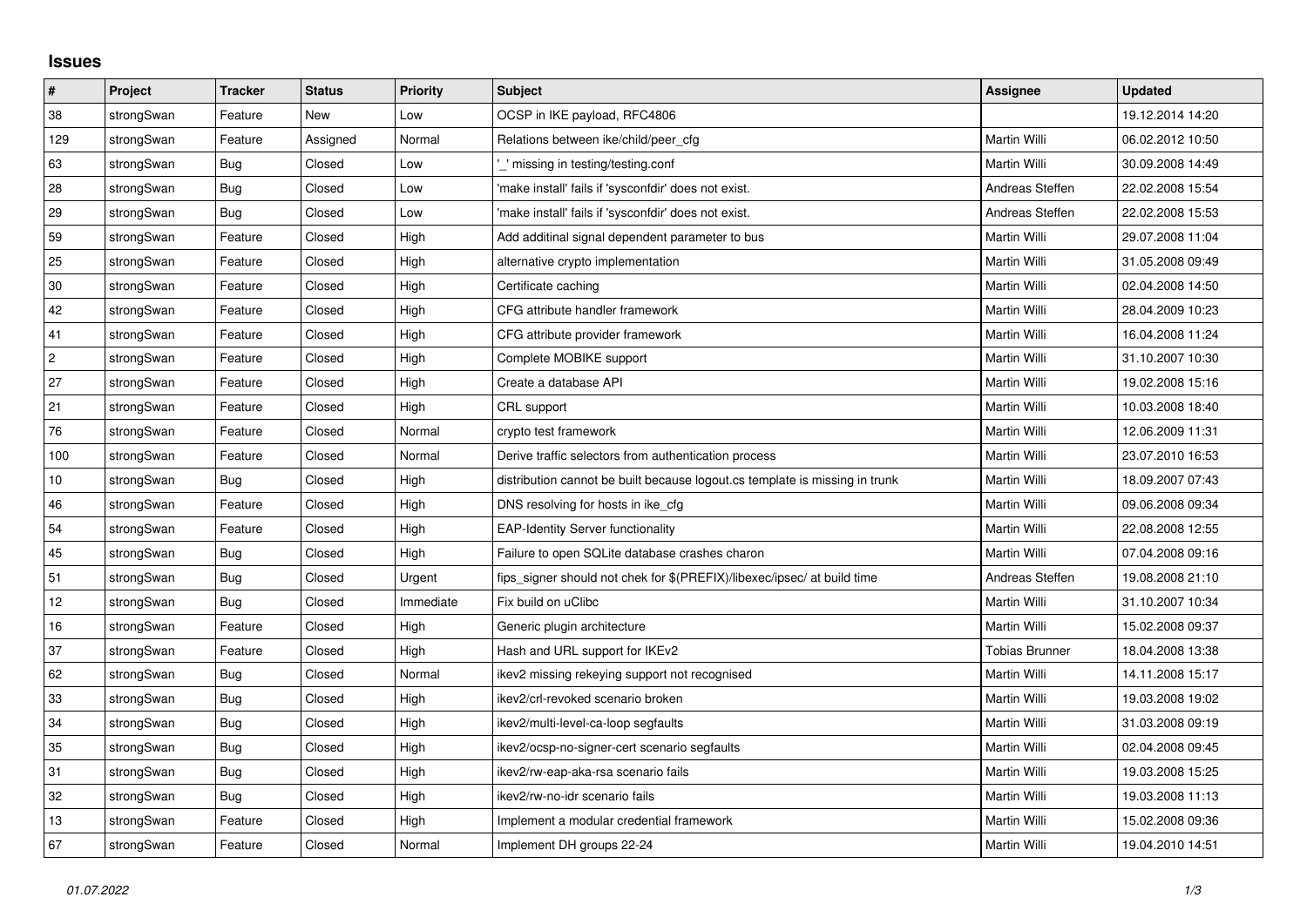| ∦            | Project    | <b>Tracker</b> | <b>Status</b> | <b>Priority</b> | <b>Subject</b>                                                      | Assignee              | <b>Updated</b>   |
|--------------|------------|----------------|---------------|-----------------|---------------------------------------------------------------------|-----------------------|------------------|
| 60           | strongSwan | Feature        | Closed        | High            | Implement draft-sheffer-ikev2-gtc-00 with PAM password verification | Martin Willi          | 22.08.2008 12:59 |
| 15           | strongSwan | Feature        | Closed        | High            | Implement rauthentication using RFC4478                             | Martin Willi          | 30.11.2007 14:55 |
| 55           | strongSwan | Bug            | Closed        | High            | Implement SHA512/384/256 HMAC with proper truncation in kernel      | Martin Willi          | 03.12.2009 11:41 |
| 69           | strongSwan | Feature        | Closed        | Normal          | Improve scheduler performance                                       | <b>Tobias Brunner</b> | 04.12.2008 17:03 |
| 71           | strongSwan | Bug            | Closed        | High            | Improved Acquire handling                                           | Martin Willi          | 20.05.2009 11:54 |
| 19           | strongSwan | Feature        | Closed        | High            | Include EAP-MD5 into trunk                                          | Martin Willi          | 13.12.2007 09:48 |
| 14           | strongSwan | Feature        | Closed        | High            | Initiate/Terminate IKE_SAs                                          | Martin Willi          | 13.11.2007 14:04 |
| 78           | strongSwan | Feature        | Closed        | Normal          | Integrity tester for libstrongswan and all plugins.                 | Martin Willi          | 27.06.2009 16:19 |
| 68           | strongSwan | Issue          | Closed        | Normal          | ipsec pool - unknown IPSec command                                  | Martin Willi          | 06.05.2013 21:35 |
| 70           | strongSwan | Bug            | Closed        | High            | IP <sub>v6</sub>                                                    | Andreas Steffen       | 21.02.2009 11:09 |
| 65           | strongSwan | Bug            | Closed        | High            | Many UML tests fail                                                 | Andreas Steffen       | 07.10.2008 07:09 |
| 18           | strongSwan | Feature        | Closed        | High            | Merge EAP-AKA module into trunk                                     | <b>Martin Willi</b>   | 13.12.2007 09:47 |
| 52           | strongSwan | Bug            | Closed        | High            | Migrate ESP sequence number in update_sa                            | <b>Tobias Brunner</b> | 25.06.2008 08:40 |
| 43           | strongSwan | Bug            | Closed        | High            | missing certificate_identity in SQL database causes segfault        | Martin Willi          | 07.04.2008 10:08 |
| 8            | strongSwan | Bug            | Closed        | Urgent          | MOBIKE selects disappearing IPv6 address                            | Martin Willi          | 05.07.2007 09:03 |
| 64           | strongSwan | <b>Bug</b>     | Closed        | High            | MOBIKE with changed NAT mappings                                    | Martin Willi          | 08.10.2008 14:21 |
| 44           | strongSwan | Bug            | Closed        | Normal          | multiple copies of ca certificate in cache                          |                       | 07.04.2008 10:51 |
| 40           | strongSwan | Feature        | Closed        | High            | NetworkManager support                                              | Martin Willi          | 22.08.2008 12:54 |
| 56           | strongSwan | <b>Bug</b>     | Closed        | High            | New interface for EAP-SIM backend                                   | Martin Willi          | 24.10.2008 10:23 |
| 57           | strongSwan | Feature        | Closed        | Normal          | new pluto connection option: verify_identifier                      | Andreas Steffen       | 25.07.2013 10:07 |
| 22           | strongSwan | Feature        | Closed        | High            | OCSP support                                                        | Martin Willi          | 10.03.2008 18:41 |
| 214          | strongSwan | Bug            | Closed        | Normal          | OS X lacks sem_timedwait                                            | Martin Willi          | 20.08.2012 17:22 |
| 48           | strongSwan | Feature        | Closed        | High            | Parallel trustchain verification                                    | <b>Martin Willi</b>   | 16.04.2008 11:33 |
| $\mathbf{1}$ | strongSwan | Feature        | Closed        | High            | Partial MOBIKE implementation                                       | Martin Willi          | 02.07.2007 16:14 |
| 66           | strongSwan | Bug            | Closed        | Normal          | patch for alignment buffer on xscale ARM processor                  | Martin Willi          | 14.11.2008 15:35 |
| 23           | strongSwan | Feature        | Closed        | Low             | PKCS#11 based smartcard implementation                              | <b>Martin Willi</b>   | 12.10.2010 13:42 |
| 58           | strongSwan | <b>Bug</b>     | Closed        | Normal          | Please fix bashism in /src/ipsec/ipsec.in                           | Martin Willi          | 16.07.2008 09:08 |
| $17$         | strongSwan | Feature        | Closed        | High            | Pluggable crypto modules                                            | Martin Willi          | 15.02.2008 09:36 |
| 20           | strongSwan | Feature        | Closed        | High            | Pluggable fetcher plugins                                           | Martin Willi          | 18.02.2008 09:58 |
| 128          | strongSwan | Feature        | Closed        | Normal          | Plugin dependencies                                                 | Martin Willi          | 06.02.2012 10:51 |
| 50           | strongSwan | Bug            | Closed        | High            | plutostderrlog option missing                                       | Martin Willi          | 11.05.2008 10:10 |
| 26           | strongSwan | Bug            | Closed        | High            | Port all tools to new crypto/credential APIs                        | Martin Willi          | 21.03.2008 18:04 |
| 53           | strongSwan | <b>Bug</b>     | Closed        | Normal          | Printf handler for proposal t                                       | Martin Willi          | 12.06.2008 14:23 |